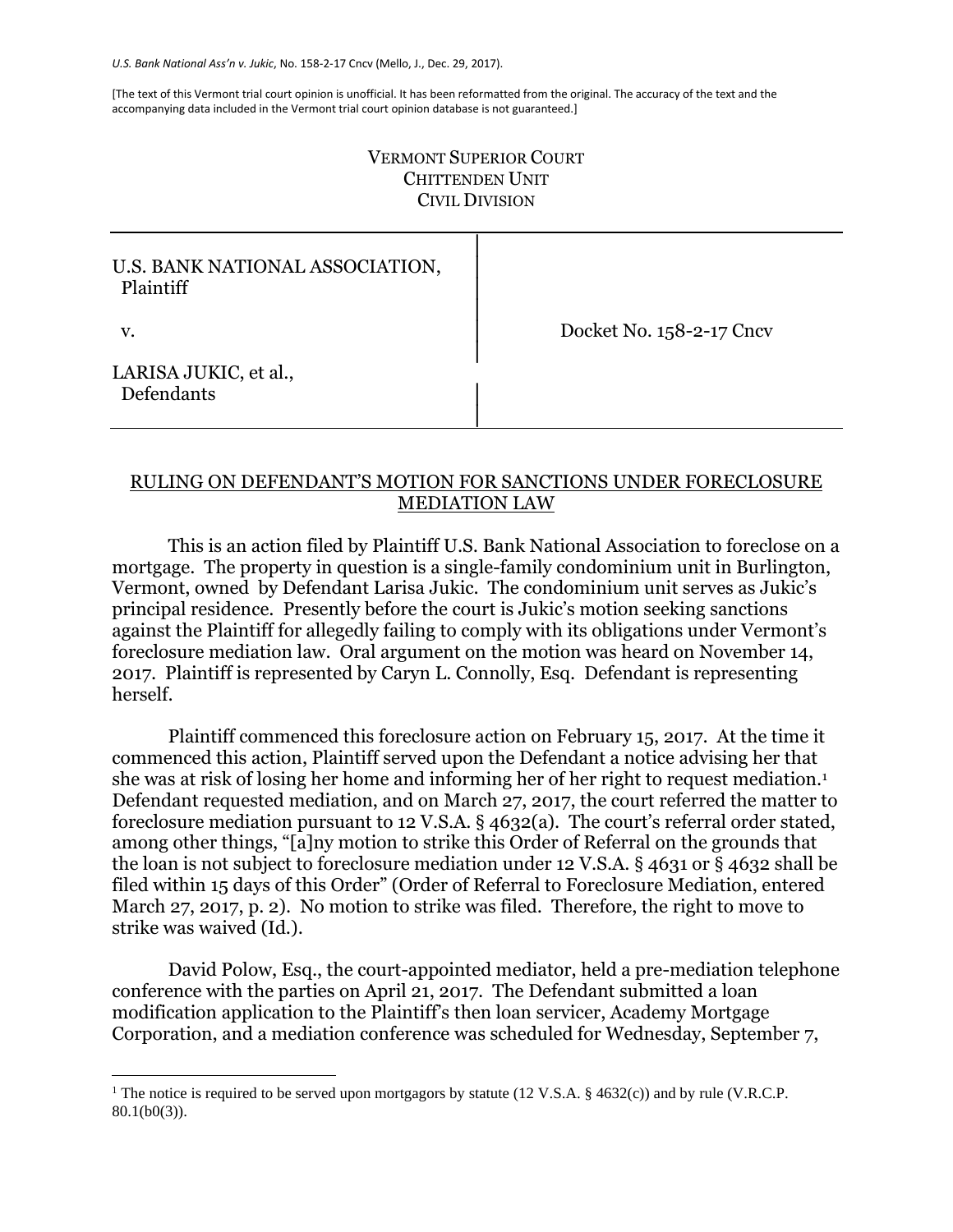2017. On July 27, 2017, however, Academy Mortgage Corporation sent the Defendant a letter telling her that she was "ineligible" for a "loan modification or other foreclosure alternative" because her loan "has a credit enhancement feature that does not allow it to be modified."<sup>2</sup> That statement was untrue. Defendant's mortgage did not have a credit enhancement feature precluding it from being modified. The true reason why Plaintiff denied Defendant's request for a modification was because Plaintiff had assigned Defendant's mortgage loan to another party, Avail Holding LLC, just nine days earlier. The July 27<sup>th</sup> letter to the Defendant made no mention of this.

Plaintiff's counsel (Attorney Connolly) attended the September 7<sup>th</sup> mediation session, but no employee of U.S. Bank National Association or its loan servicer attended it. Following the mediation conference, Attorney Polow filed with the court a "Foreclosure Mediation Report" stating that all necessary parties had attended the mediation session and that the parties had mediated in good faith but that no loan modification or other agreement had been reached. Mr. Polow's report went on to say:

> At the time Larisa Jukic applied for a loan modification, the servicer was Academy Mortgage Corporation. Academy completed the borrower's request for a loan modification and it was denied because "Your loan has a credit enhancement feature that does not allow it to me modified." At the mediation it was determined that this was merely a category that was picked to deny the borrower a loan modification because there was no other criteria that the servicer Academy could select. Apparently, there is not a credit enhancement feature in the borrower's loan preventing a modification.

> As of September 7, 2017 [the date of the mediation conference], the servicer had changed to Cenlar FSB…. The representative on the phone actually was employed by Avail Holdings…. According to Dawn O'Boyle, the representative participating in the mediation, the loan was about to be sold from U.S. Bank National Association to Avail Holding during the week of September 11, 2017, and that was the reason why she was participating in the mediation. Dawn O'Boyle indicated that Avail Holding is an investor and is not a bank and Avail Holding does not offer loan modifications.

(Foreclosure Mediation Report of Attorney Polow, filed September 20, 2017, pp. 6-7).

On October 23, 2017, Defendant filed her motion for sanctions with the court. In her motion, Defendant contends that the Plaintiff violated 12 V.S.A. § 4633(d)(2)(A) of the foreclosure mediation act by failing to send to the mediation conference any employee of U.S. Bank National Association or its servicing agent with authority to agree to a proposed settlement or loan modification. Defendant contends that the Plaintiff also violated § 4633(a) of the act when its loan servicer, Academy Mortgage

<sup>&</sup>lt;sup>2</sup> A copy of the letter is attached to Foreclosure Mediation Report that Attorney Polow filed with the court on September 20, 2017.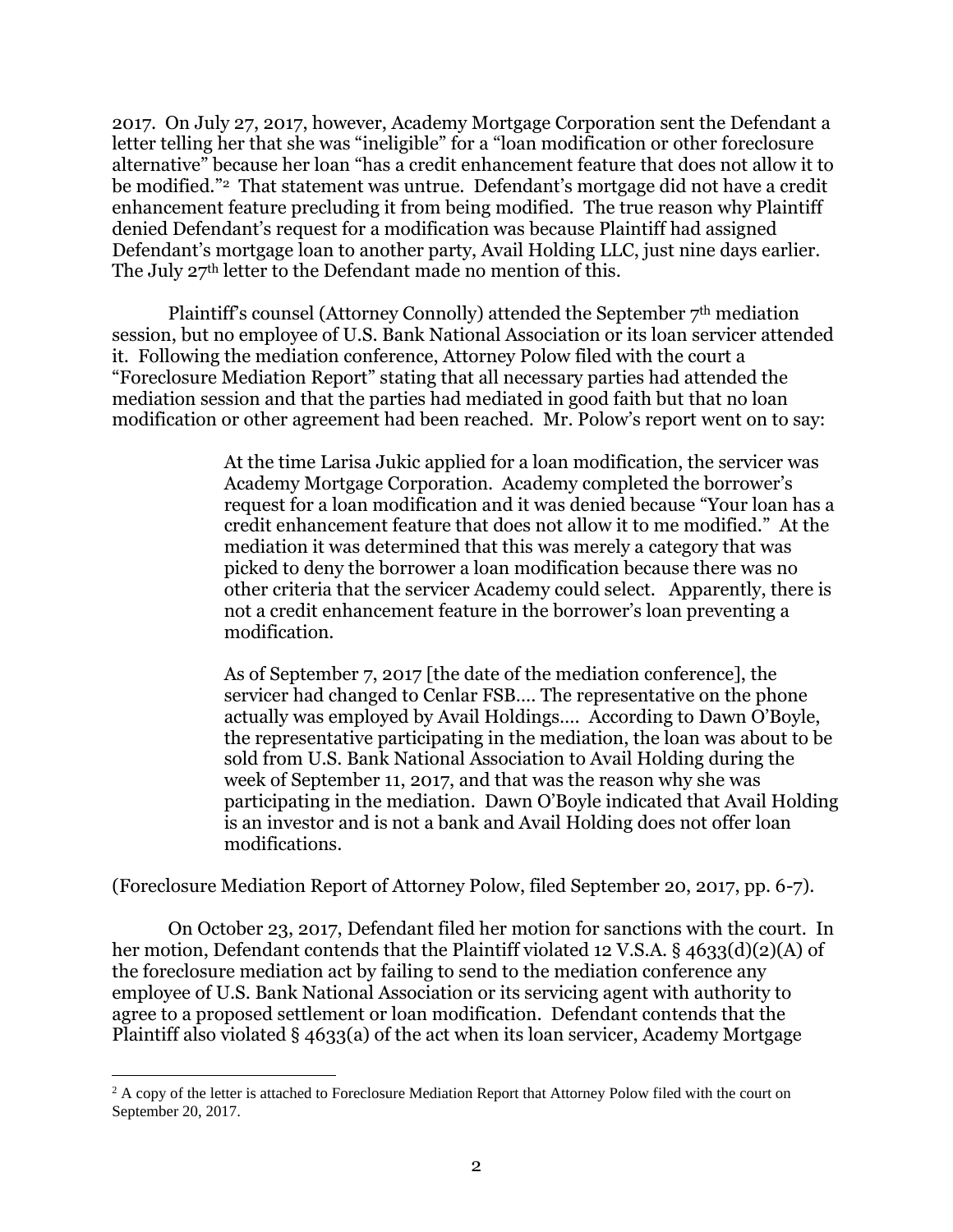Corporation, falsely told her that she was ineligible for a loan modification because of a "credit enhancement feature" that did not exist in her mortgage. Defendant asserts that she has been working hard since March of 2017 to try to save her home, but "[i]n the end, it was a waste of time and has only put me further in arrears on the mortgage because Academy did not properly review me for a modification" (Motion for Sanctions, ¶ 9). Defendant's motion asks the court to toll the accrual of interest, fees and costs on her mortgage account from July 27, 2017, "until such time as [Plaintiff] properly reviews me for loan modifications and other loss mitigation options and participates in a mediation session in good faith" (Id., ¶ 10). Defendant also asks the court to appoint a new mediator because Attorney Polow "certified in his mediation report that Plaintiff participated in mediation in good faith and complied with its obligations, even though it is clear from the facts that Plaintiff lied about why it denied me for a loan modification and sent someone with no authority to mediation" (Id., ¶ 11).

In its opposition to the motion for sanctions, Plaintiff acknowledges that "there is not a 'credit enhancement feature' on the subject loan," but Plaintiff argues that Academy's statement to the contrary was not a misrepresentation because "this language was the closest explanation available to let Defendant know that the subject loan is not eligible for a loan modification" (Plaintiff's Objection to Defendant's Motion for Sanctions, filed November 2, 2017 ¶ 6). Plaintiff also argues that it did not violate § 4633(d)(2)(A) of the foreclosure mediation act because a representative of Avail Holding, LLC attended the mediation, and Avail "was then and is now the current investor and mortgagee of the loan and had full authority to make any decisions regarding loss mitigation options on the loan" (Id., ¶ 8).3 In this connection, Plaintiff alleges:

> Avail Holding, LLC is a private company. Avail Holding, LLC does not participate in any government programs such as HAMP or TARP and does not receive subsidies from the government for such programs. As a result, it does not fall under the government guidelines requiring beneficiaries of such programs to offer loan modifications.

(Id., ¶ 9). Plaintiff also alleges that "Avail Holding, LLC did offer Defendant the options of reinstatement, payoff, or a potential deed-in-lieu if the title was clear" but "[t]hese options were not acceptable to Defendant" (Id., ¶ 10). Plaintiff asks the court to deny the motion for sanctions, terminate mediation, and allow the foreclosure to proceed.

On November 9, 2017, Attorney Polow filed a written statement with the court indicating, among other things, that "[o]n August 22, 2017, I was notified by Attorney Caryn Connolly that the servicing of the loan was being transferred to a private company which was not a lender," and that "[i]t was Attorney Connolly's position that they were not required to modify their loans" (Mediators Statement, ¶ 4). Attorney Polow added, "I informed Attorney Connolly by e-mail that defendant was still entitled to a mediation conference and the servicer was required to adhere to the mediation statute" (Id., ¶ 6).

<sup>3</sup> Accompanying Plaintiff's opposition memorandum were copies of documents showing that Plaintiff's loan servicer assigned Defendant's mortgage to Avail Holding LLC on July 18, 2017.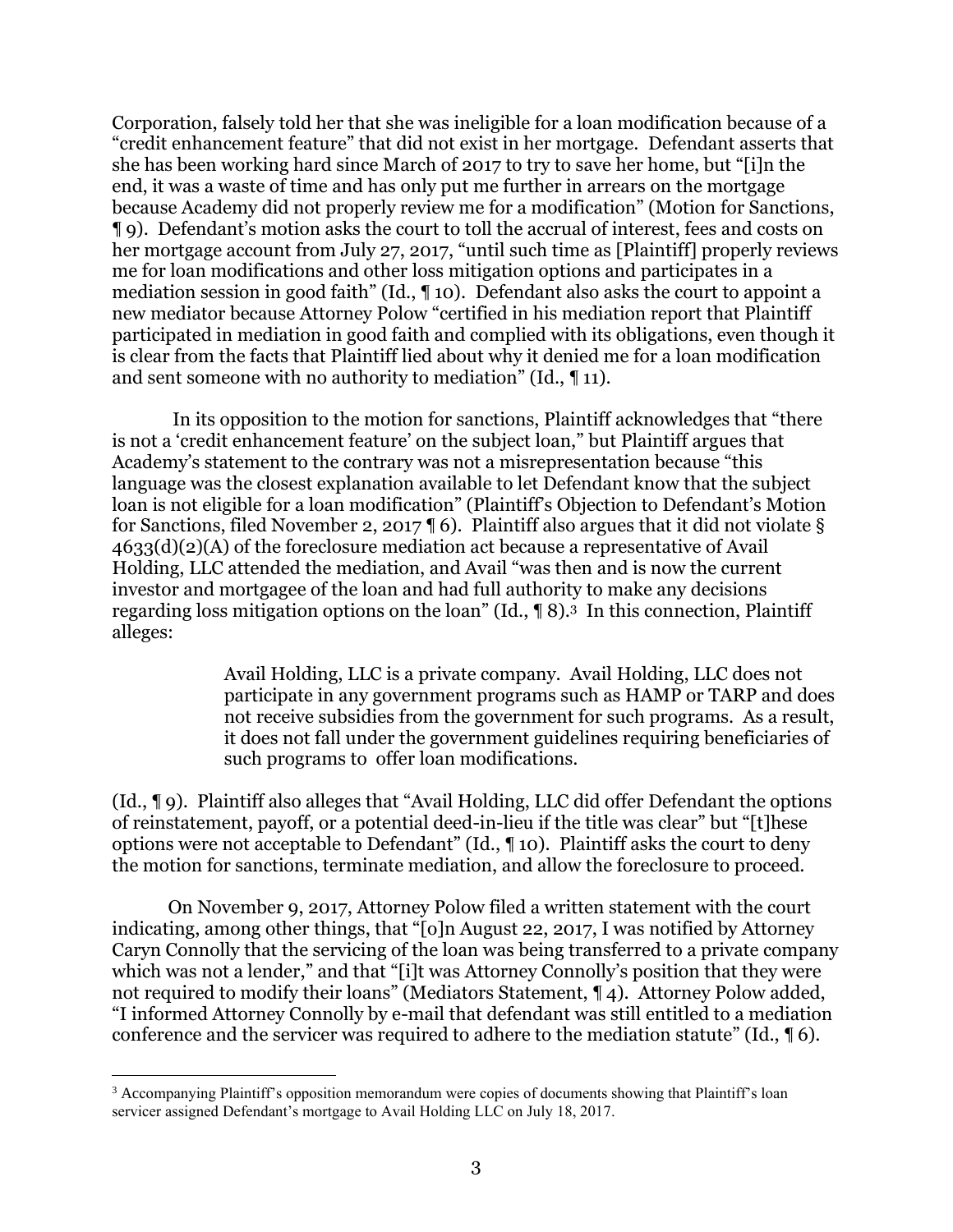If foreclosure mediation is ordered, Vermont's foreclosure mediation act requires the parties to "make a good faith effort to mediate." 12 V.S.A.  $\S$  4634(b)(6)(A)(ii). The act includes, among those who must participate at the session in person or by telephone, "[t]he mortgagee, or any other person, including the mortgagee's servicing agent … [having] authority to agree to a proposed settlement, loan modification, or dismissal of the foreclosure action." Id. §§ 4633(d)(1) and (2)(A). The mortgagee must "use and consider available foreclosure prevention tools, including reinstatement, loan modification, forbearance, and short sale, and the applicable government loss mitigation program requirements and any related 'net present value' calculations used in considering a loan modification conducted under this subchapter." Id. § 4633(a)(2). If a modification or other agreement is not offered, the mortgagee must provide "an explanation why the mortgagor was not offered a modification or other agreement." Id. §  $4633(a)(3)(A)$ . The court which ordered the mediation determines that a mortgage or its servicer has failed to complied with the act, the court "may impose appropriate sanctions against the noncomplying party, including: (1) tolling of interest, fees, and costs; (2) reasonable attorney's fees; (3) monetary sanctions; (4) dismissal without prejudice; and (5) prohibiting the mortgagee from selling or taking possession of the property that is the subject of the action…." Id. § 4635(b).

The court agrees with the Defendant that Plaintiff failed to comply with its obligations under the foreclosure mediation act. Although the act does not require a mortgagee to offer a loan modification to its mortgagor, the mortgagee must "make a good faith effort to mediate," which means it must "use and consider," in good faith, "available foreclosure prevention tools, including ... loan modification," among other things. Id.  $\S$  4633(a)(2) and 4634(b)(6)(A)(ii). The Plaintiff did not do this. Indeed, it did not consider the use of any tool that might enable the Defendant to save her home from foreclosure. The Plaintiff merely informed the Defendant and mediator that the loan could not be modified because Plaintiff was in the process of conveying the loan to a party that does not modify loans. This does not comply with the obligation to "make a good faith effort to mediate."

Plaintiff also failed to comply with the act by failing to send to the mediation session a representative having "authority to agree to a proposed settlement, loan modification, or dismissal of the foreclosure action." Id.  $\S$  4633(d)(1) and (2)(A). No employee of U.S. Bank National Association or its loan servicer attended the mediation. Plaintiff's attorney did attend, but she had no authority to agree to any proposed settlement, loan modification, or dismissal of the foreclosure action. Plaintiff's claim, that it complied with the act because a representative of Avail Holding, LLC was in attendance and had "full authority to make any decisions regarding loss mitigation options on the loan," is without merit. Plaintiff does not dispute the mediator's report quoting Avail's representative as saying "that Avail Holding is an investor and is not a bank and Avail Holding does not offer loan modifications." It is also clear that Avail's representative had no authority to agree to any proposed settlement, loan modification, or dismissal of the foreclosure action, as required by the act; to the contrary, the only offer Avail allegedly made at the mediation was "the options of reinstatement, payoff, or a potential deed-inlieu if the title was clear" (Plaintiff's Objection, ¶ 10).